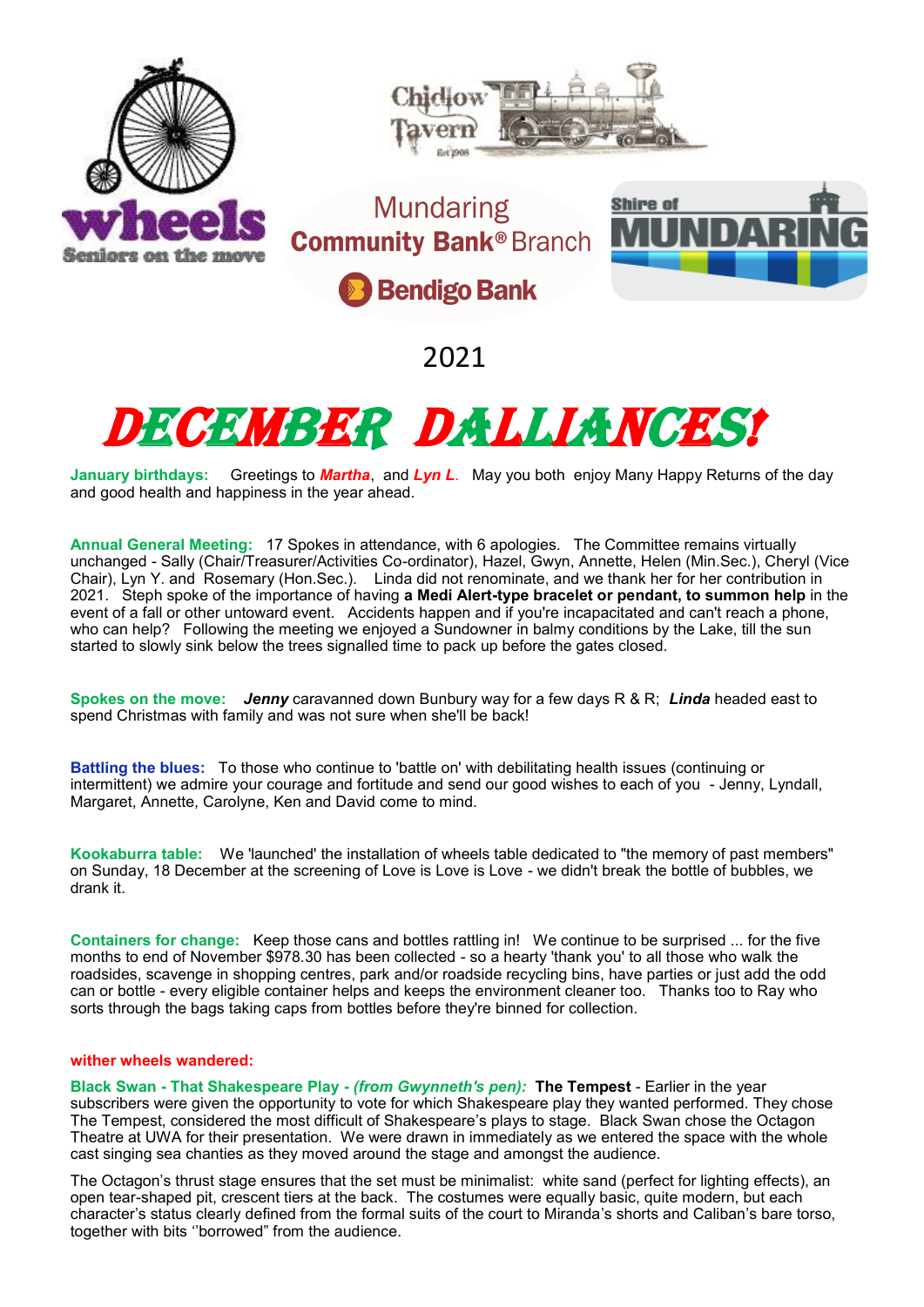The story begins with Prospero, the deposed Duke of Milan, and magician, explaining to his daughter how they came to be on the island with only a spirit and the enslaved witch-born, Caliban.

Meanwhile, with magic and the assistance of Ariel, Prospero has engineered an apparent shipwreck of the vessel carrying his enemies, his sister Antonia who deposed him (of course, his brother in the original; several characters have changed gender for the purpose of this production) and Alonso, King of Naples, who helped her. The people on board are all safe but scattered in small groups around the island believing that the others have drowned. The wreck is an elaborate plot to have revenge for Prospero's betrayal.

And so, it goes. Miranda and Ferdinand, the king's son, meet and fall in love, engineered by Prospero and Ariel. In the end all are reunited, Prospero's dukedom is restored, he forgives his enemies, the lovers marry and Ariel is freed from bondage. To we modern audience, it is Caliban's unresolved plight that niggles.

The play was short and the director (Matt Edgerton) kept it fast moving dispensing with various nymphs and goddesses in the marriage scene, instead, screening musings on love and partnering, filmed of audience members as they arrived.

The plot lacks the insight into his characters of the other plays, but is an engaging yarn despite all problems being resolved by magic. The music was wonderful, including those actors who doubled as musicians. Pavan Kumar Hari was a standout - musical director, Ariel and onstage musician. (Apparently a director, dancer and composer also, and a local!). One complaint was that not every actor could be clearly heard, even by the young ring-in in our group.

To Alfred's Kitchen on the way home for much anticipated sustenance in front of the open fire - December indeed.

**Garrick Theatre -** *(from Richard's pen***):** We met, as usual, at Sculpture Park for the short drive to the Garrick Theatre in Guildford to enjoy the wonderful pantomime, **Treasure Island**. From the very first moment it was a rollicking, funny and joyous evening: a very humorous performance. The music and choreography enabled the young actors to strut their stuff, dancing and singing with professional aplomb. Fiona Forster as Polly the cheeky parrot, a wonderful villain in Long John Silver (Rob McDonnell) trying to outwit to the fabulous Dame, Mother Hawkins (Gavin Crane), the Squire (Ken Harris) who were all vying to find the magical pot of gold, aided by a gang of pirates and the ladies of the Smugglers Cover Women's Institute, who went buccaneering for a lark. We enjoyed every minute of a fabulous show and look forward to their next offering

WA Trails event at Yanchep...WooHoo!!! *(from Cheryl's pen):* If you weren't there you missed an exciting event. Eleven wheelies helped WA Trails to conduct a walk/run for 600-700 runners! Pretty amazing!! Sally, Rosemary, Sandra, Hazel, Annette, Lyn Y, Steph, Cheryl and Laurence drove to Yanchep in the afternoon prior to the event so we could enjoy the National Park before bed. We walked a little and enjoyed dinner at Yanchep Inn. Our units overlooked the lake, with the lawn in front full of kangaroos and joeys and birds. Lovely first thing in the morning too!! We had to be on duty at 5.45 so we saw it!! David and Caroline drove up in the morning and joined us at 6.15 or thereabouts.

We were spread over numerous tasks for the next 5 hours - registering participants, giving them their numbers, etc, handing out t shirts to those who registered for the full series of events this coming summer and registered early, manning intersections of the course, cutting up watermelon and filling containers with punch and/or water, handing out medals to finishers, taking off very sweaty belts and separating the numbers, plus.... The atmosphere made the whole experience memorable. There were a couple of grumpy campers - blunt knives, blisters and sticky surfaces but, overall, we were happy. And we earned a small donation for our help too. *Please join us next time the 3rd July at Brigadoon, a later start of 7am and finishing at 12pm RSVP*

**Tuesday movie in the City:** Lunch first from the food court in Raine Square before heading upstairs to the theatre and an upgrade to "Premium". The engrossing documentary **"The Lost Leonardo"** is part art critique, part industry tell-all, with a good amount of crime caper and political intrigue thrown in for good measure. The story starts with a painting found in New Orleans by Alexander Parish, who is what the art world calls a "sleeper hunter" — someone who finds works that may be more valuable than advertised. Parish talks to art dealer, Robert Simon, and together they buy the work for \$1,175. The painting, called "Salvator Mundi" ("Saviour of the World"), depicts Jesus, in a Renaissance-era tunic, holding his right hand up in an apparent sign of blessing. There's plenty of damage and past attempts at "restoration." When well know art restorer Dianne Modestini, starts working on the painting she thinks it's from someone trying to emulate Leonardo's style, then she finds something which makes her think it really is a painting by the Master, Leonardo da Vinci. What follows, as Danish documentarian Andreas Koefoed reveals, is a yarn that goes from London's National Gallery to the shadowy system of so-called "freeport" tax havens, from the world's most prestigious auction houses to The Louvre, as the value of the painting soars to \$450 million. The cast of characters included a profiteering Swiss businessman, an angry Russian oligarch, an FBI agent, and the crown prince of Saudi Arabia. Is this multimillion-dollar painting by Leonardo or do certain power players simply want it to be?